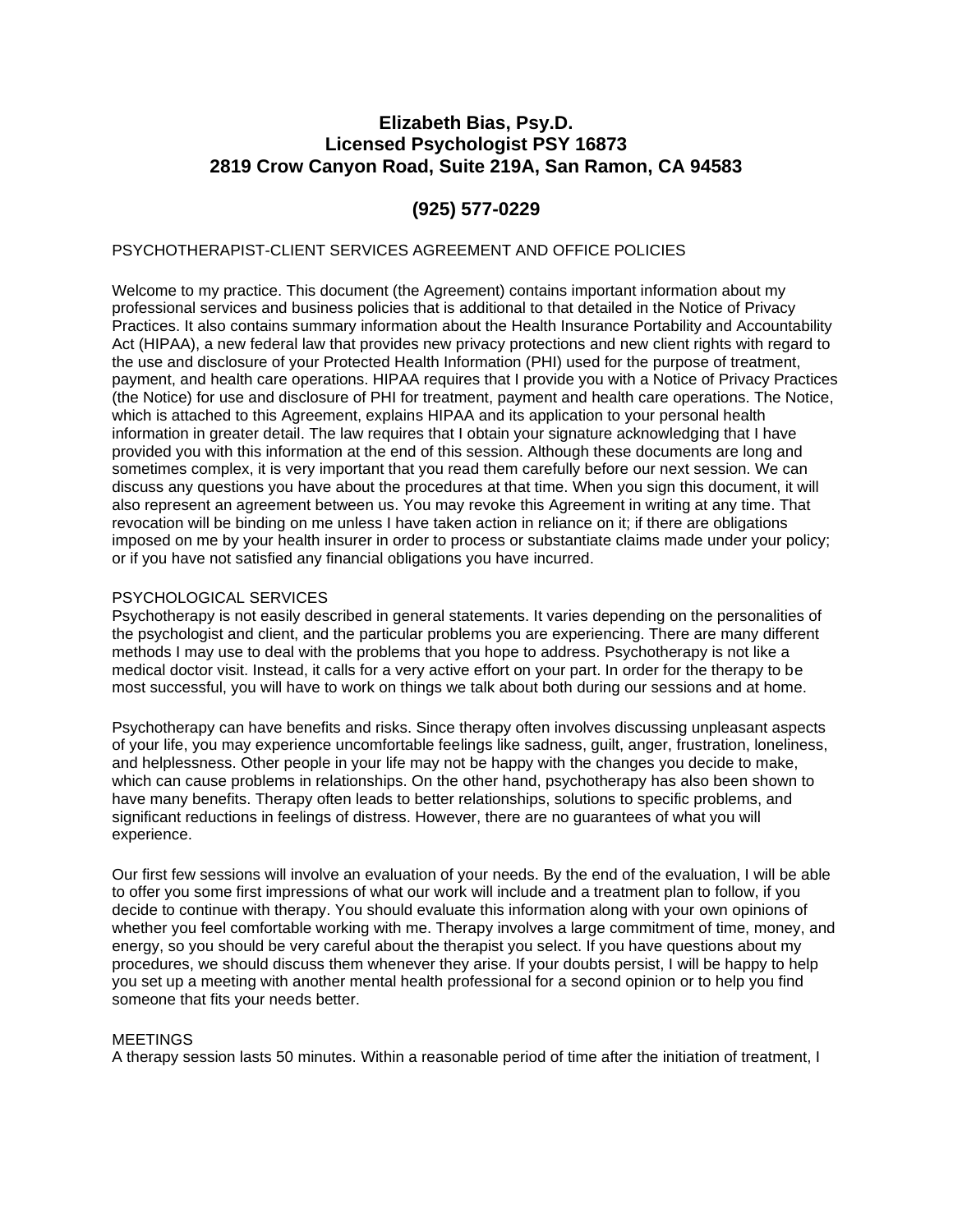will discuss with you my working understanding of the problem, treatment plan, therapeutic objectives, and view of the possible outcomes of treatment. If you have any unanswered questions about any of the procedures used in the course of your therapy, their possible risks, my expertise in employing them, or about the treatment plan, please bring this up with me.

Once an appointment hour is scheduled, you will be expected to pay for it unless you provide 24 hours advance notice of cancellation, unless we both agree that you were unable to attend due to circumstances beyond your control. It is important to note that insurance companies do not provide reimbursement for canceled sessions.

#### PROFESSIONAL FEES

My session fee is \$200. In addition to weekly appointments, I charge this amount for other professional services you may need, though I will break down the hourly cost if I work for periods of less than one hour. Other services include report writing, telephone conversations lasting longer than 15 minutes, consulting with other professionals with your permission, preparation of records or treatment summaries, and the time spent performing any other service you may request of me. If you become involved in legal proceedings that require my participation, you will be expected to pay for all of my professional time, including preparation and transportation costs, even if I am called to testify by another party. [Because of the difficulty of legal involvement, I charge \$350 per hour for preparation and attendance at any legal proceeding.]

#### CONTACTING ME

The best way to reach me is on my mobile phone at 925-577-0229. This voice mail is checked several times every 24 hours with the exception of weekends and holidays. You can typically expect a return telephone call within 24 hours. In the event of a life- threatening situation you are advised to call 911 immediately. When I am on vacation, I will make arrangements for another licensed mental health professional to be available if needed, and will provide you with the appropriate contact information.

## LIMITS ON CONFIDENTIALITY

The law protects the privacy of all communication between a client and a psychologist. In most situations, I can only release information about your treatment to others if you sign a written authorization form that meets certain legal requirements imposed by HIPAA. There are other situations that require only that you provide written, advance consent. Your signature on this Agreement provides consent for those activities, as follows:

1. I may occasionally find it helpful to consult other health and mental health professionals about a case. During a consultation, I make every effort to avoid revealing the identity of my client. The other professionals are also legally bound to keep the information confidential. If you don't object, I will not tell you about these consultations unless I feel that it is important to our work together. I will note all consultations in your Clinical Record.

2. Disclosures required by health insurers or to collect overdue fees are discussed elsewhere in this Agreement.

There are some situations where I am permitted or required to disclose information without either your consent or Authorization:

1. If you are involved in a court proceeding and a request is made for information concerning your diagnosis and treatment, such information is protected by the psychologist-client privilege law. I cannot provide any information without your (or your legal representative's) written authorization, or a court order. If you are involved in or contemplating litigation, you should consult with your attorney to determine whether a court would be likely to order me to disclose information.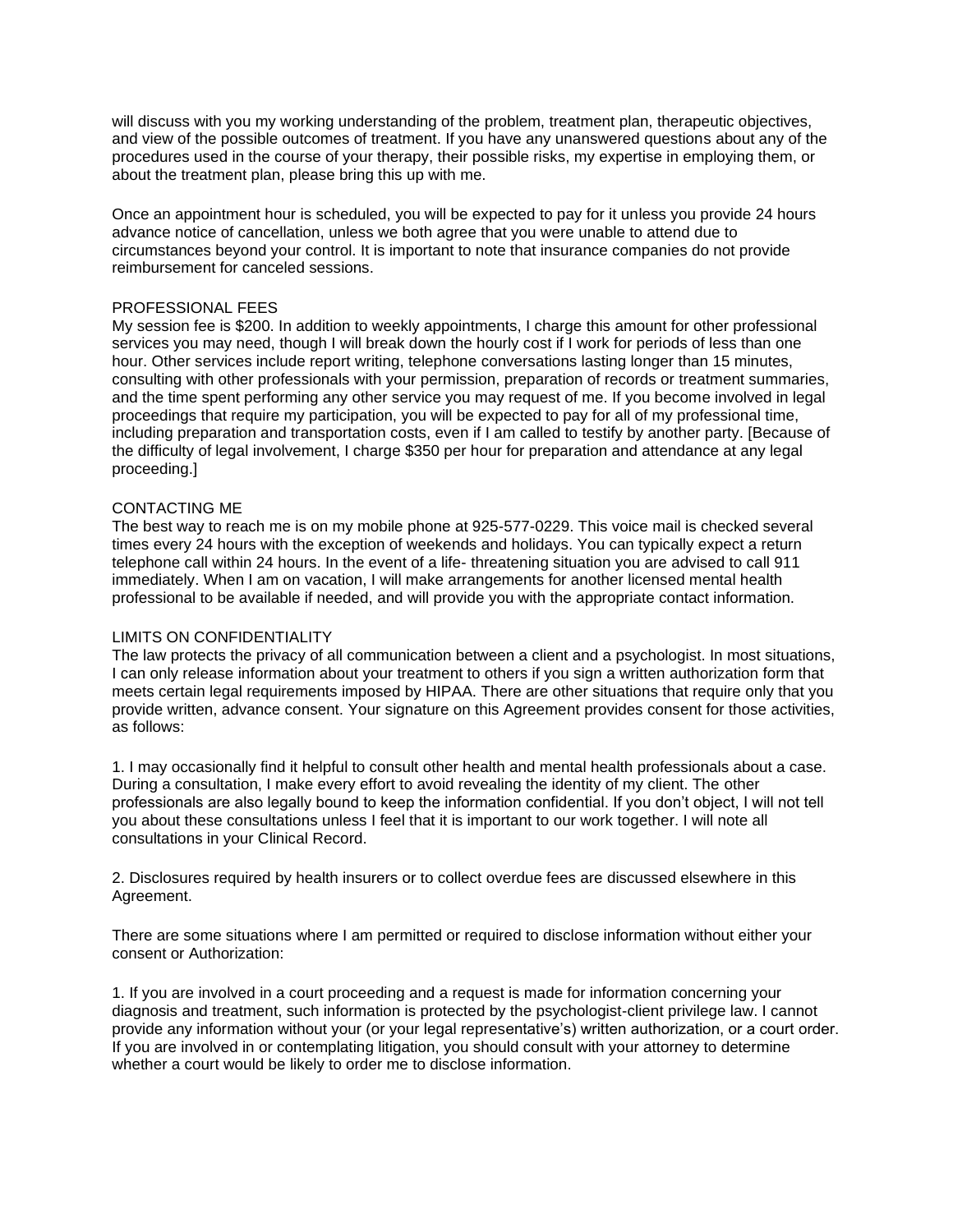2. If a government agency is requesting the information for health oversight activities, I may be required to provide it for them.

3. If a client files a complaint or lawsuit against me, I may disclose relevant information regarding that client, in order to defend myself.

4. If a client files a worker's compensation claim, I must, upon appropriate request, provide appropriate information, including a copy of the client's record, to the client's employer, the insurer, or the Department of Worker's Compensation.

There are some situations in which I am legally obligated to take actions, which I believe are necessary to attempt to protect others from harm and I may have to reveal some information about a client's treatment. These situations are unusual in my practice.

1. If I have reasonable cause to believe that a child under age 18 is suffering physical or emotional injury resulting from abuse inflicted upon him or her which causes harm or substantial risk of harm to the child's health or welfare (including sexual abuse), or from neglect (including malnutrition), the law requires that I file a report with the Department of Social Services. Once such a report is filed, I may be required to provide additional information.

2. If I have reason to believe an elderly or disabled individual is suffering from abuse, the law requires that I report to the Department of Elder Affairs. Once such a report is filed, I may be required to provide additional information.

3. If a client communicates an immediate threat of serious physical harm to an identifiable victim or if a client has a history of violence and the apparent intent and ability to carry out the threat, I may be required to take protective actions. These actions may include notifying the potential victim, contacting the police, and/or seeking hospitalization for the client.

4. If a client threatens to harm himself/herself, I may be obligated to seek hospitalization for him/her, or to contact family members or others who can help provide protection.

If such a situation arises, I will make every effort to fully discuss it with you before taking any action and I will limit my disclosure to what is necessary.

While this written summary of exceptions to confidentiality should prove helpful in informing you about potential problems, it is important that we discuss any questions or concerns that you may have now or in the future. The laws governing confidentiality can be quite complex, and I am not an attorney. In situations where specific advice is required, formal legal advice may be needed.

#### PROFESSIONAL RECORDS

The laws and standards of my profession require that I keep Protected Health Information about you in your Clinical Record. Your record includes such information as the issue which brought you to treatment, history related to your treatment, a treatment plan, notes including the date and length of sessions and your progress, and copies of your authorizations for treatment and for disclosure of PHI. It will also contain billing information, demographic information and may contain letters or reports that I request from others involved in your care. You may examine and/or receive a copy of your records if you request it in writing, unless I believe that access would endanger you. In those situations, you have a right to a summary and to have your record

sent to another mental health provider or your attorney. Because these are professional records, they can

be misinterpreted and/or upsetting to untrained readers. For this reason, I recommend that you initially review them in my presence. I am sometimes willing to conduct this review meeting without charge. In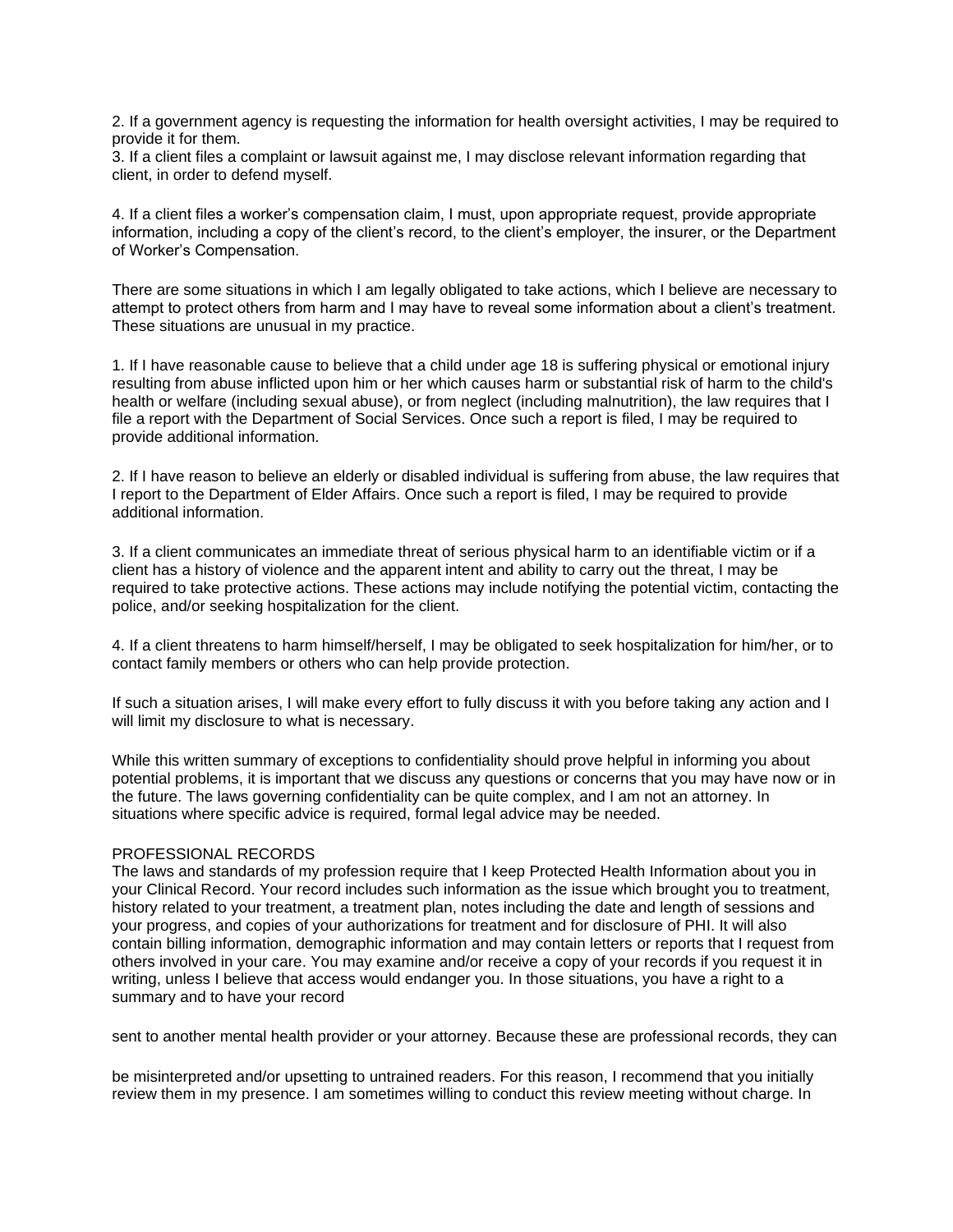most situations, I am allowed to charge a copying fee of .25 per page, and for certain other purposes. If I refuse your request for access to your records, you have a right of review, which I will discuss with you upon your request.

## CLIENT RIGHTS

HIPAA provides you with several new or expanded rights with regard to your Clinical Record and disclosures of protected health information. These rights include requesting that I amend your record; requesting restrictions on what information from your Clinical Record is disclosed to others; requesting an accounting of most disclosures of protected health information that you have neither consented to nor authorized; determining the location to which protected information disclosures are sent; having any complaints you make about my policies and procedures recorded in your records; and the right to a paper copy of this Agreement, the attached Notice form, and my privacy policies and procedures. I am happy to discuss any of these rights with you.

#### MINORS & PARENTS

Clients under 18 years of age who are not emancipated and their parents should be aware that the law allows parents to examine their child's treatment records, unless I believe this review would be harmful to the client and his/her treatment. Because privacy in psychotherapy is often crucial to successful progress, particularly with teenagers, it is sometimes my policy to request an agreement from parents that they consent to give up their access to their child's records. If they agree, during treatment, I will provide them only with general information about the progress of the child's treatment, and his/her attendance at scheduled sessions. I will also provide parents with a summary of their child's treatment when it is complete. Any other communication will require the child's authorization, unless I feel that the child is in danger or is a danger to someone else, in which case, I will notify the parents of my concern. Before giving parents any information, I will discuss the matter with the child, if possible, and do my best to handle any objections he/she may have.

### BILLING AND PAYMENTS

You will be expected to pay for each session at the time it is held, unless we agree otherwise or unless you have insurance coverage that requires another arrangement. Payment schedules for other professional services will be agreed to when they are requested. [In circumstances of unusual financial hardship, I may be willing to negotiate a fee adjustment or payment installment plan.]

If your account has not been paid for more than 60 days and arrangements for payment have not been agreed upon, I have the option of using legal means to secure the payment. This may involve hiring a collection agency or going through small claims court which will require me to disclose otherwise confidential information. In most collection situations, the only information I release regarding a client's treatment is his/her name, the nature of services provided, and the amount due. [If such legal action is necessary, its costs will be included in the claim.]

#### INSURANCE REIMBURSEMENT

In order for us to set realistic treatment goals and priorities, it is important to evaluate what resources you have available to pay for your treatment. If you have a health insurance policy, it will usually provide some coverage for mental health treatment. I will fill out forms and provide you with whatever assistance I can in helping you receive the benefits to which you are entitled; however, you (not your insurance company) are responsible for full payment of my fees. It is very important that you find out exactly what mental health services your insurance policy covers.

You should carefully read the section in your insurance coverage booklet that describes mental health services. If you have questions about the coverage, call your plan administrator. Of course, I will provide you with whatever information I can based on my experience and will be happy to

help you in understanding the information you receive from your insurance company. If it is necessary to clear confusion, I will be willing to call the company on your behalf.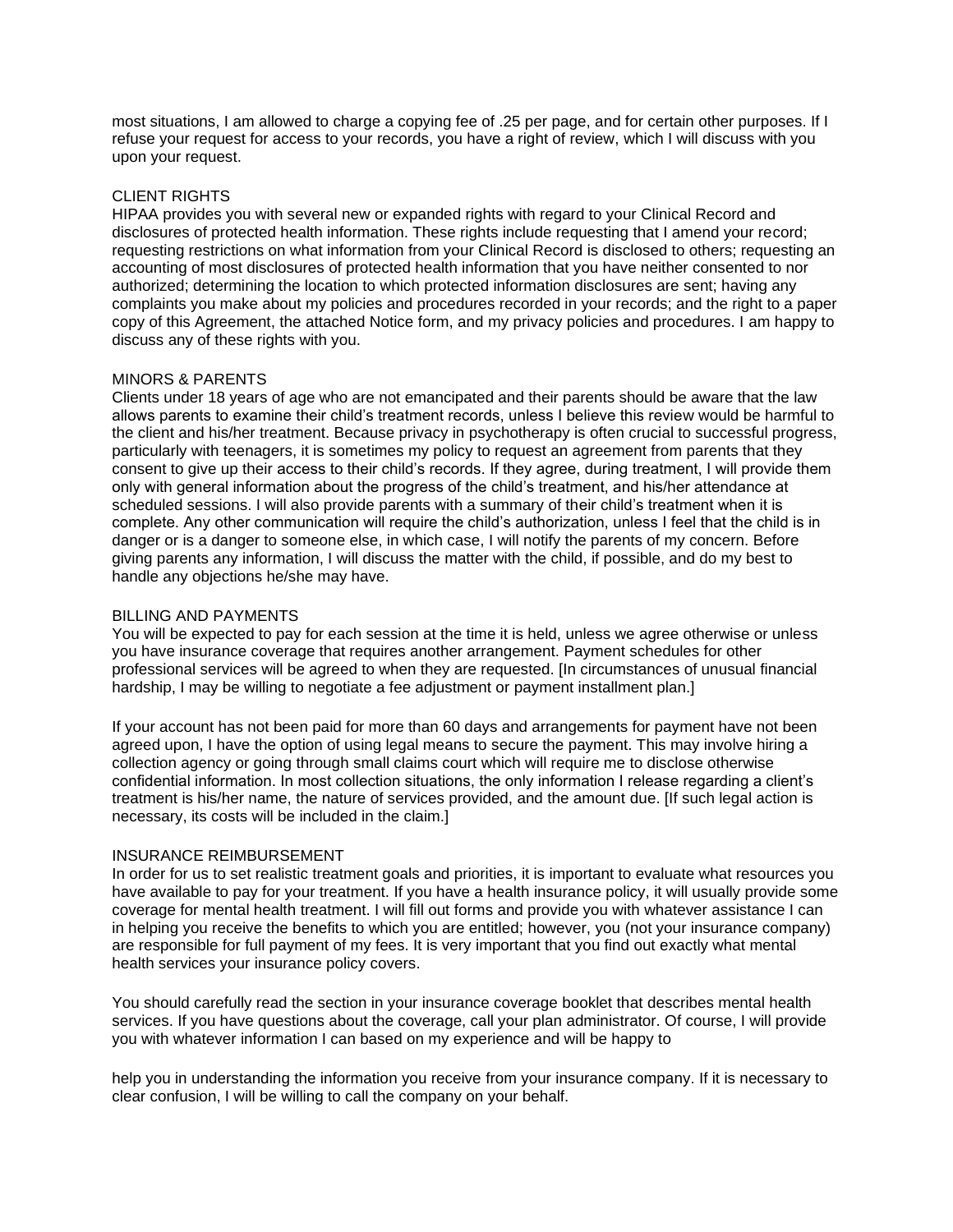You should also be aware that your contract with your health insurance company requires that I provide it with information relevant to the services that I provide to you. I will make every effort to release only the minimum information about you that is necessary for the purpose requested. This information will become part of the insurance company files and will probably be stored in a computer. Though all insurance companies claim to keep such information confidential, I have no control over what they do with it once it is in their hands. In some cases, they may share the information with a national medical information databank. I will provide you with a copy of any report I submit, if you request it. By signing this Agreement, you agree that I can provide requested information to your carrier.

Once we have all of the information about your insurance coverage, we will discuss what we can expect to accomplish with the benefits that are available and what will happen if they run out before you feel ready to end your sessions. It is important to remember that you always have the right to pay for my services yourself to avoid the problems described above.